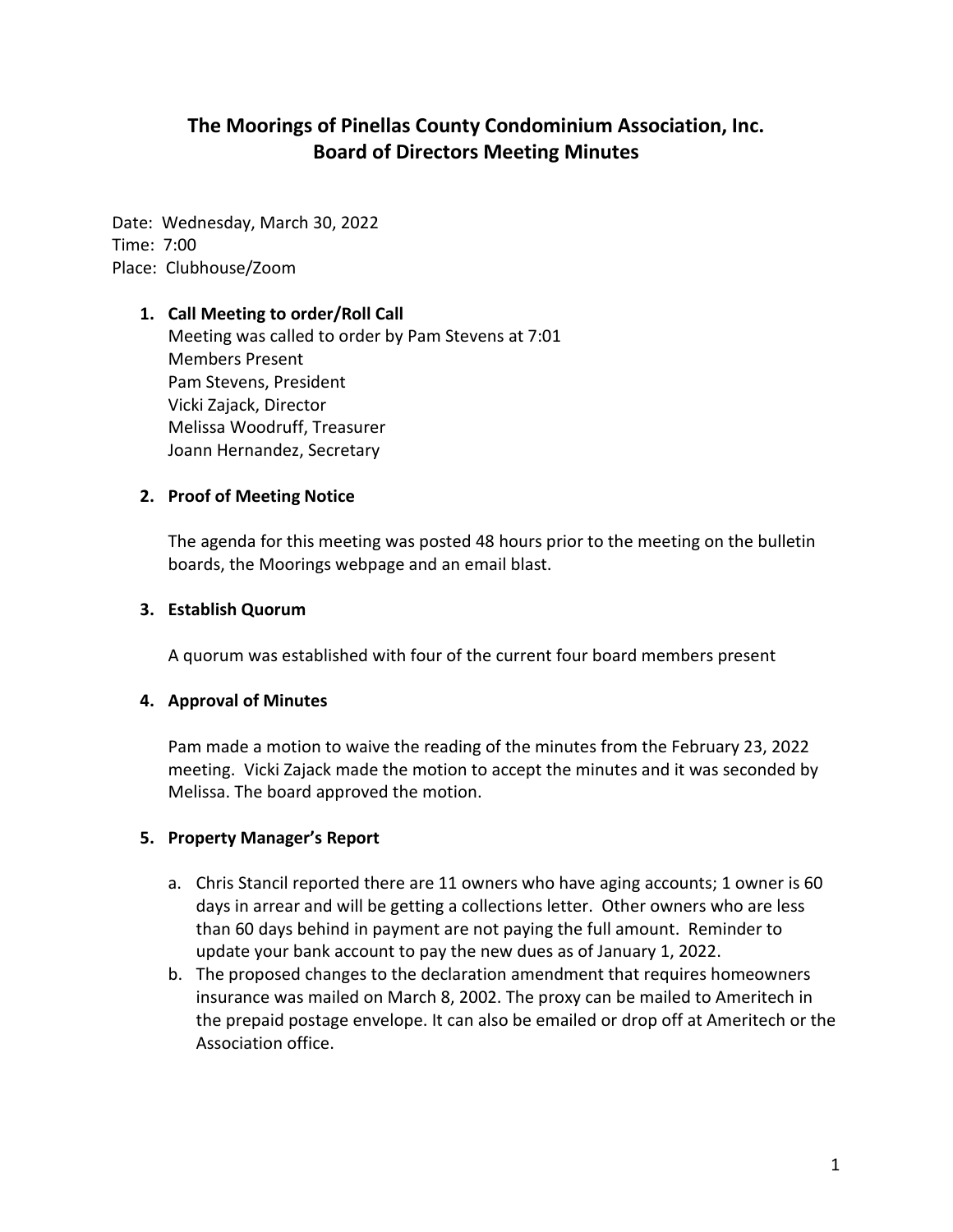c. Chris gave the treasury report. As of 3/30/22 there is \$91,769.00 in the operating account; \$321,386 in the reserve account; \$102,100 in the annuity fund; \$1,748,120.00 is in the trust account. The total of all funds is \$2,277.090.88

## **6. ARC Requests**

The board received two approval requests forms. The board approved Mary Novak's request to mulch and plant in back of her unit that also included the association's area. The board approved Wayne Will's request to mulch and plant in back of their unit that also included association area.

## **OLD BUSINESS**

## **1. Balconies**

Tailored Construction Company contract was signed by both the Association and Tailored representatives. Tailored is in the process of submitting permits to the Tarpon Springs Building Department. It can take up to 60 days to get approval after the application is submitted.

## **2. Moorings Sign**

Joann reported that the sign has been completed. We have received the engineer's report. She has given the report to the contractor to apply for the Tarpon Springs building permit so he can install the posts for the sign.

## **3. Interior Wall and Floor Repairs**

- a. Joann reported that she has received an estimate from American Quality Drywall for repairs to those units reporting damage due to the sinkhole remediation. They will repair the drywall, ceilings and paint. The owners will need to purchase the paint. The board will be discussing the price limit on the paint and how we will reimburse the owners for the paint. Joann will be contacting owners about the scheduling of the repairs.
- b. Zako Tile is repairing the interior floors. The owners will be responsible to purchase tile for the floor areas needing repairs. The board will be discussing the price limit on the flooring per square foot.

## **4. Porches/Patio Repairs**

Pam, Vicki and Melissa talked to most owners that need porch/patio repairs. Owners will purchase the tile, and the contractor will take up the old tile and lay the new tile on the porches. The board will be discussing the price limit for tile per square foot and how we will reimburse them.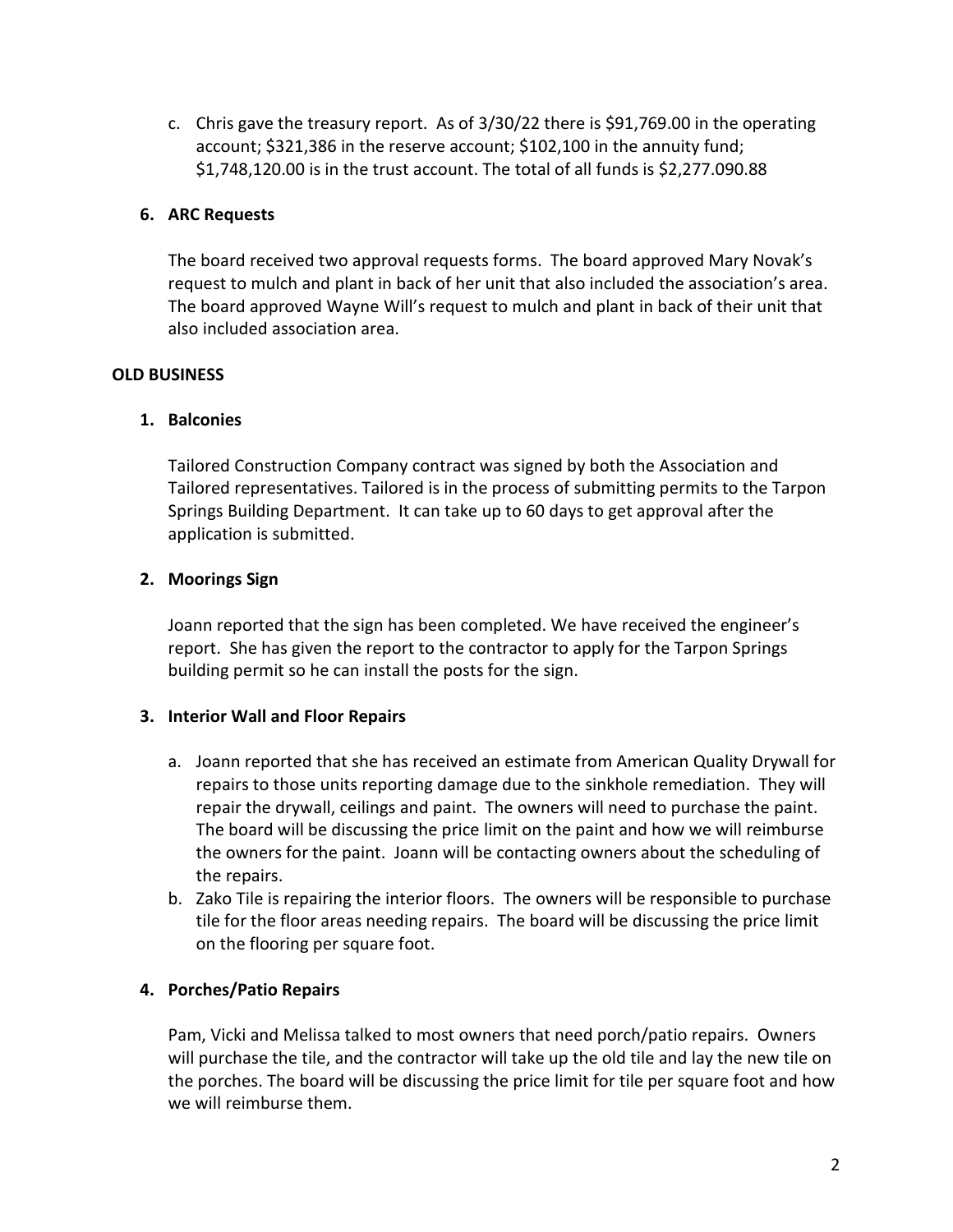## **5. Parking Lot Safety Lighting**

The board received positive comments on the parking lot light that was installed for the community to see. The board is ready to install 27 more parking lot lights. Pam made a motion to ratify \$23,945.45 to be paid from the trust account to purchase 27 parking lot lights and poles. Vicki seconded the motion. The motion was approved by the board. The board is also working on replacing lights on buildings that need them.

## **6. Pool**

The board is in the process of getting three estimates for a pool heater. Emmett will be repairing the pool furniture by replacing vinyl straps on chairs/lounges that are broken. We are looking to have the pool refinished in the October/November time frame. Pam reminded the community that adults must accompany children at all times in the pool area. If there are unaccompanied children, the pool will be closed.

## **7. South Side Building Gutters**

The gutter extensions for buildings 3-7 are completed. Holes were found by the seawall due to lack of drainage from building 2 and partially from building 1. The board decided to add gutter extensions to building 2 and partially on building 1 at a cost of \$8,036.00. Pam made a motion to ratify \$8,036.00 to complete gutter extensions from buildings 1 & 2. Melissa seconded the motion. Motion was approved by the board. The total cost of the gutter extensions is \$24,161.00 paid from the trust account.

## **8. Landscaping**

Melissa is working with the landscaping committee on getting ideas for plants and mulch. We're trying to get three estimates. All buildings will be mulched in front of the buildings. Buildings 1-7 will be mulched in the back. Landscaping will be completed behind buildings 9-12 after the balcony repairs are completed. Mulch needs to be consistent and termite resistant.

Owners must complete an approval request form before planting in the approved areas. We need to know what plants and mulching you will be using.

## **9. Declaration Change-HO insurance**

Vicki reported that a letter with the proposed declaration was mailed on 3/8/22. We need 66% yes votes to pass the declaration. If we have 55 votes by April 20, 22, the board will have an open meeting to approve the declaration. If we do not have a quorum, the meeting will be scheduled in May. We have 90 days from the time the declaration proxies were mailed to approve the declaration. It is important to return